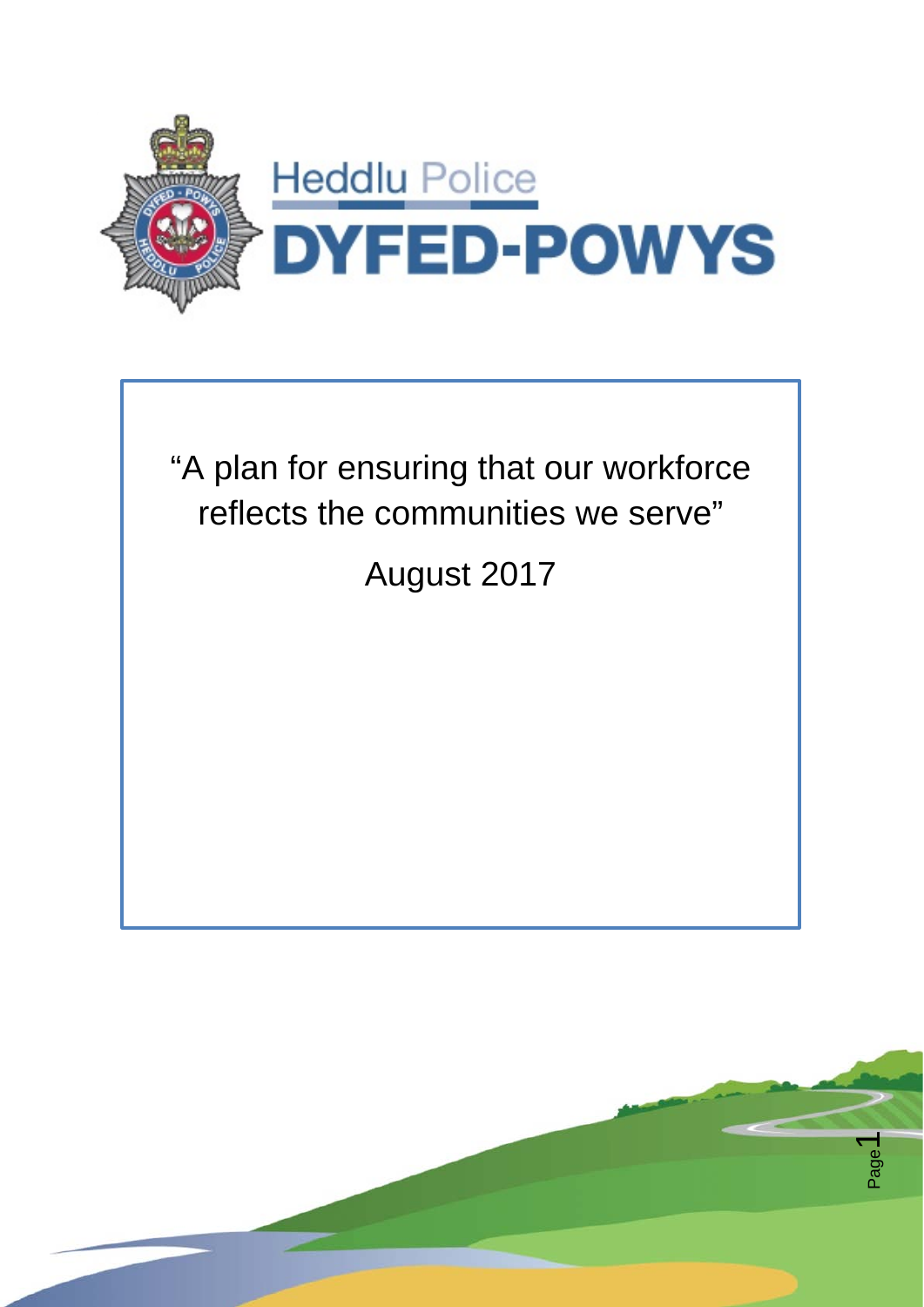#### **Foreword from Assistant Chief Constable Liane James**

As a Force, we recognise the benefits of employing a diverse workforce – a workforce whom can bring their own personal experiences and values to work with them. A workforce which is productive, innovative and above all, inclusive. As such, I want to encourage people from all walks of life to join the Force, either as officers, PCSOs, in our numerous staff roles or even as volunteers.

We recognise that there are instances whereby we are not fully representative of our communities, and we aim to address this through the utilisation of positive action.

Positive action is not about giving people an advantage over

others, it's about identifying inequalities and addressing them – making sure that all applicants are on an equal footing from the outset. This strategy has been designed with the aim of ensuring that this is the case during our recruitment processes.

This strategy is the first in a series of strategies to address underrepresentation within our workforce. Our progression and retention strategies will follow towards the end of 2017 – if you have any ideas or suggestions as to what should be included in those strategies then I would encourage you to get in contact with our Positive Action Officer to have your say!

Best wishes,



Page  $\sim$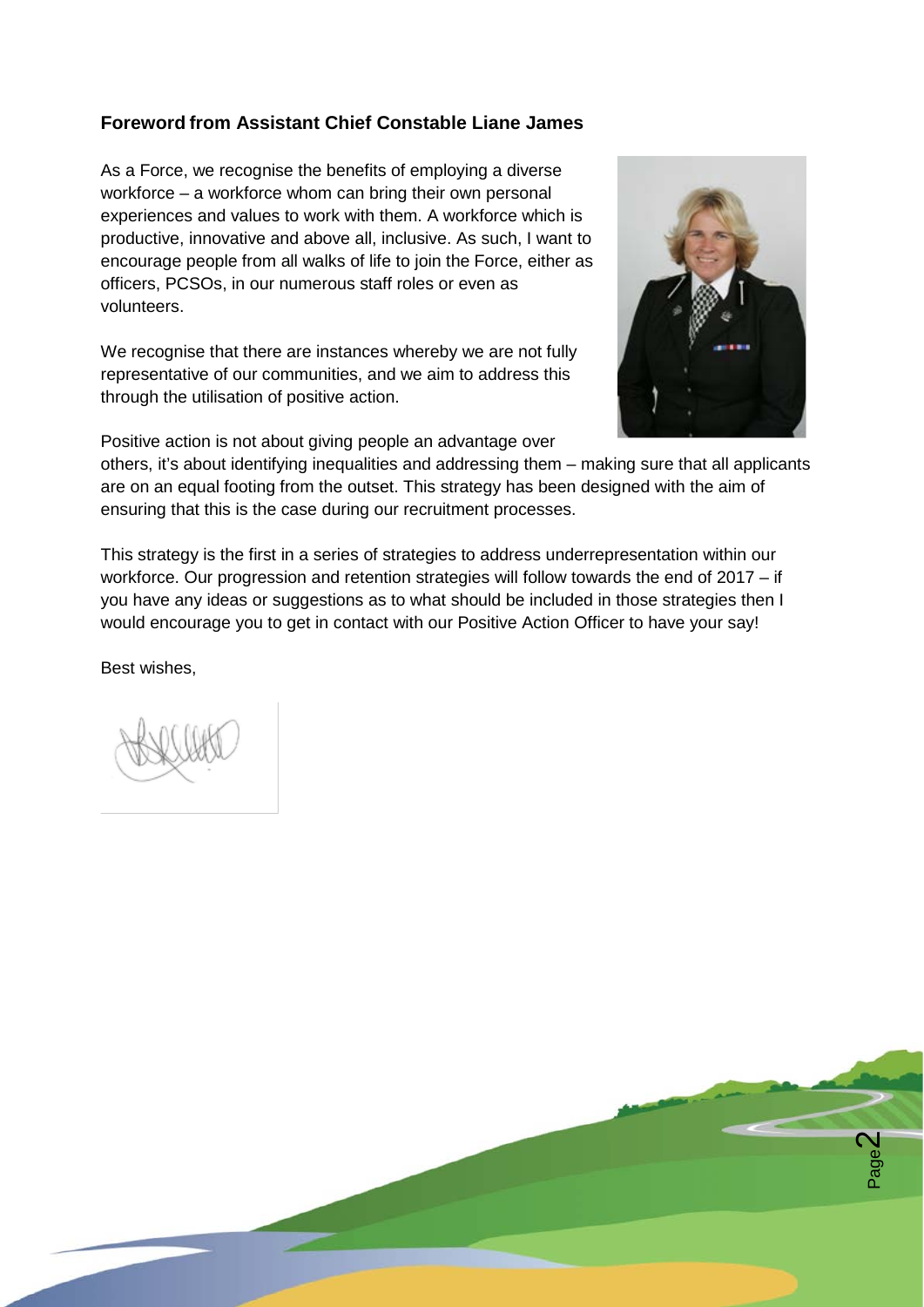# **Content**

| 6. Who do I contact if I need any further information15 |  |
|---------------------------------------------------------|--|

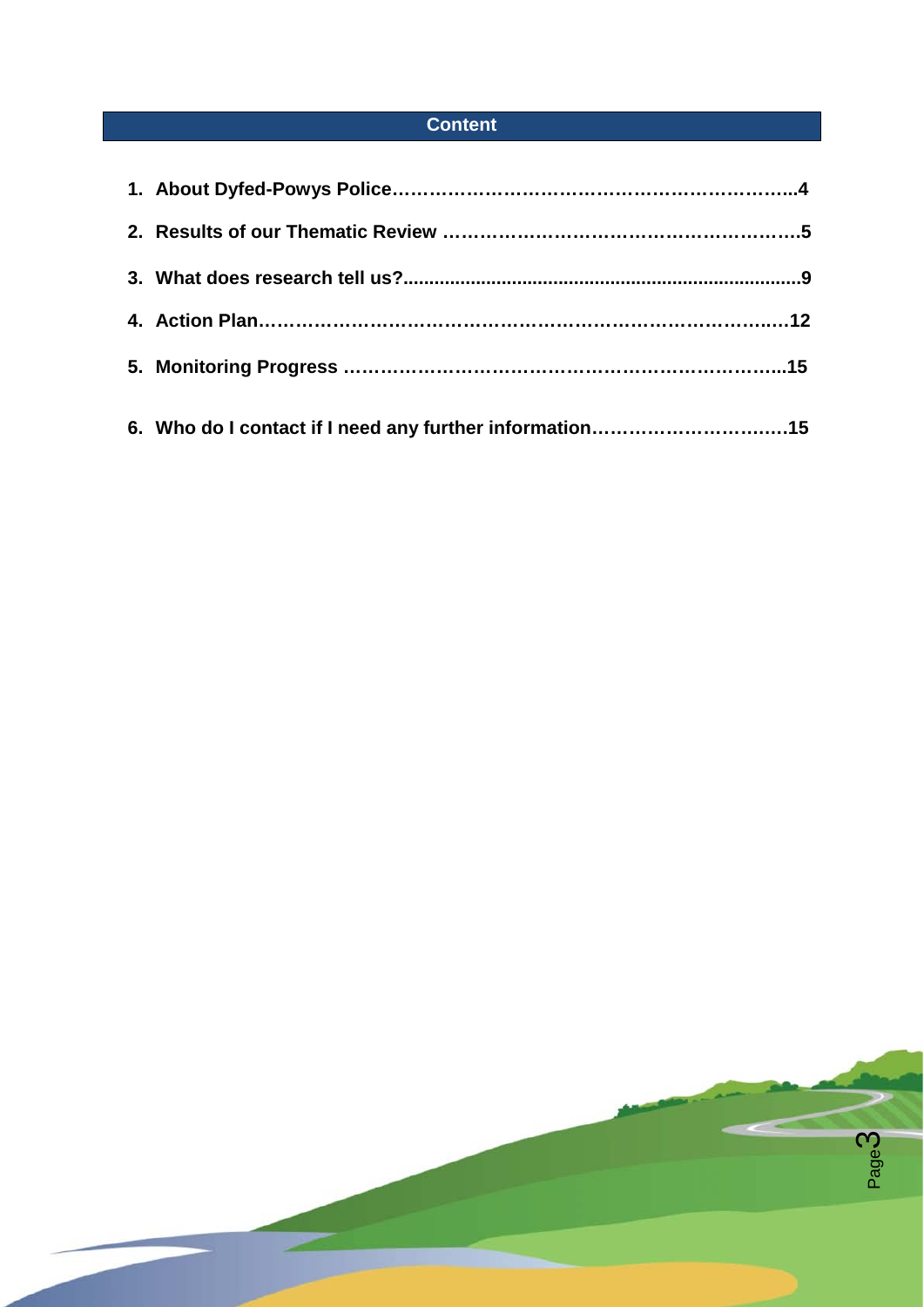#### **1. About Dyfed-Powys Police**

Dyfed-Powys Police safeguard people living, working and visiting the Counties of Carmarthenshire, Ceredigion, Pembrokeshire and Powys. It has a **population of over 515,000**, that is significantly boosted with tourists each year, and covers a land mass of over half of Wales.

The Force was formed in 1968 with the merger of the four County Constabularies. Geographically it is the largest police force in England and Wales; it has over 350 miles of coastline, many remote rural communities along with a number of relatively small centres of population that include Aberystwyth, Cardigan, Haverfordwest, Carmarthen and Brecon. The area stretches from St David's in the West across to Crickhowell in the East, up to Welshpool and Machynlleth in the North.

Our vision is 'Safeguarding Communities' and our overall ethos is to tailor the service we provide, with our partner organisations, to the local needs of our communities.

The Force currently employs **2,204 people** throughout the 4 Local Authority areas. This includes **1,173 Police Officers, 825 members of staff** (including PCSOs), **163 Special Constables** and **43 Volunteers**. Regular recruitment intakes are undertaken throughout the year in accordance with workforce planning. Further information in relation to the diversity of our staff and officers is provided further on in this report at *Section 2: Results of our Thematic Review.*

> Page 4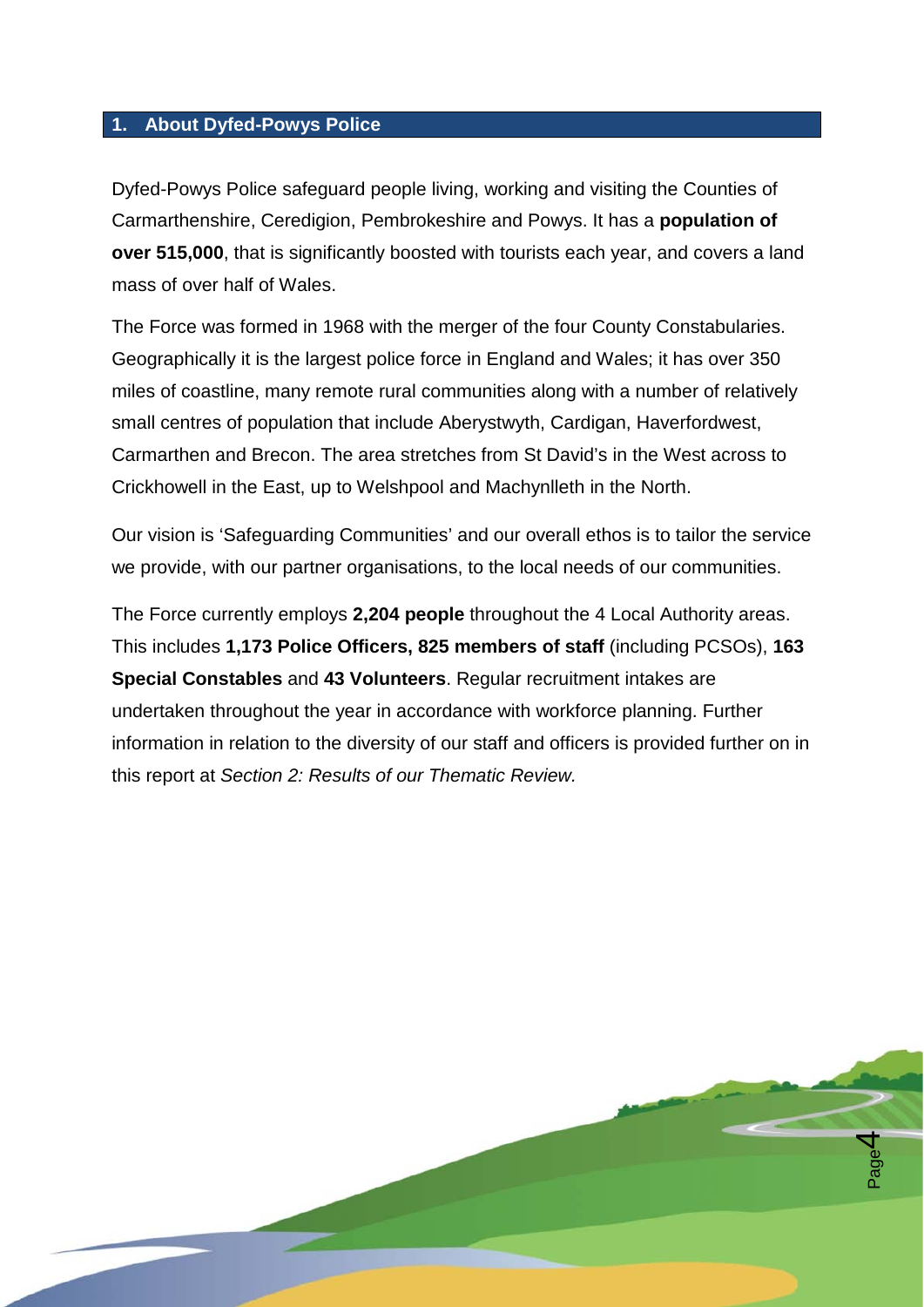### **2. Results of our Thematic Review**

Before we can undertake positive action in relation to recruitment, it's vital that we understand representation within the Force. To this end, a Thematic Review was undertaken in order to understand what strands of diversity were underrepresented and therefore warranted positive action in accordance with the Equality Act 2010.

The Thematic Review considered:

- National Police data:
- Dyfed-Powys Police data;
- Census 2011;
- Representation of the communities within Dyfed-Powys Police's geographical area;
- Representation within past recruitment drives;
- Employee perceptions of Dyfed-Powys Police, including that of our Staff Support Networks;
- Views of our Independent Advisory Group;
- Victim satisfaction data.

It is evident from the Thematic Review undertaken that underrepresentation exists across most diversity strands and as such, there is a need for positive action across the board – it would be unfair and unequitable for this strategy to focus on only the one strand.

The following key findings were identified by the review:

#### **BAME representation**

Minority ethnic employee representation within Dyfed-Powys Police's workforce is 1.29% points lower than the local population – the population being 2.02% in accordance with the Census data from 2011. Whilst this may not be considered a significant underrepresentation, it is recognised that there is much more we could be doing in order to ensure that we are representative of all ethnic communities within the Force area.

Our review of the most recent Police officer recruitment drive identified that whilst we

Page 5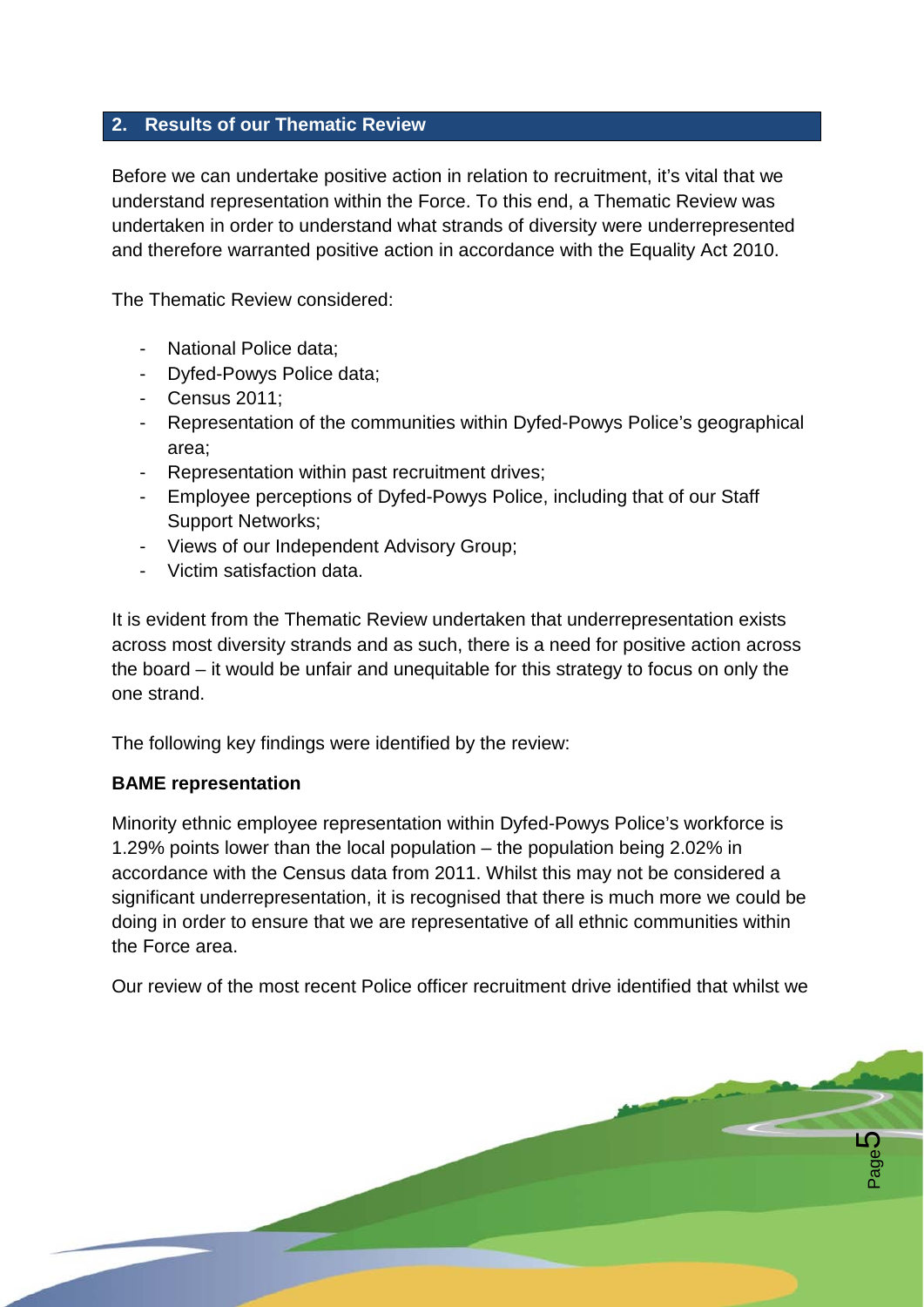are attracting a relatively representative application pool in terms of ethnicity, this is not being reflected within final appointment, indicating that positive action is most required in relation to removing barriers within the application process.

Focus groups held with staff and officers identified certain perceived barriers to BAME communities joining Dyfed-Powys Police. One barrier related to the perception that the job of a Police Officer was not a particular good job, reflected in the low starting wage. There was also an incorrect perception that the ability to speak Welsh was a prerequisite to joining the Force.

The Ethnic Minority Support Network for staff and officers ('the EMSN') felt that the Force image needs to be diverse in order to attract a diverse application pool. It was suggested that recruitment campaigns should be targeted at our ethnically diverse communities, through engagement with our PCSOs and open days.

#### **Religious representation**

According to our data available to us from March 2017 , 47.4% of our workforce has declared that they are Christian, 0.14% Buddhist, 13.3% did not want to disclose their religion, 0.05% declared they are Hindu, 0.32% declared themselves as Muslim, 19.4% disclosed their religion as none (Atheist), 17.6% declared not known and 1.8% declared their religion as other.

This compares with our the Census 2011 data which provided that 61.5% of our communities are Christian, 0.34% are Buddhist, 0.21% are Hindu, 0.05% are Jewish, 0.35% Muslim (Islam), 0.05% Sikh, 0.61% other Religion, 8.4% did not state their Religion, 28.5% declared they had no religion.

Whilst we are widely representative of religion, we need to ensure that we are actively being inclusive in terms of our policies and procedures in order to ensure that individuals from all religions feel that they are supported to express, and practice their faith or religion in the workplace. In particular, engagement with our workforce and Staff Support Networks identified that we need to be visibly diverse in terms of how we are promoting the Force.

Feedback from the Ethnic Youth Support Team funded by Welsh Government identified that fear of islamophobia is a potential barrier for people joining the Police.

> Page  $\mathbf{\Omega}$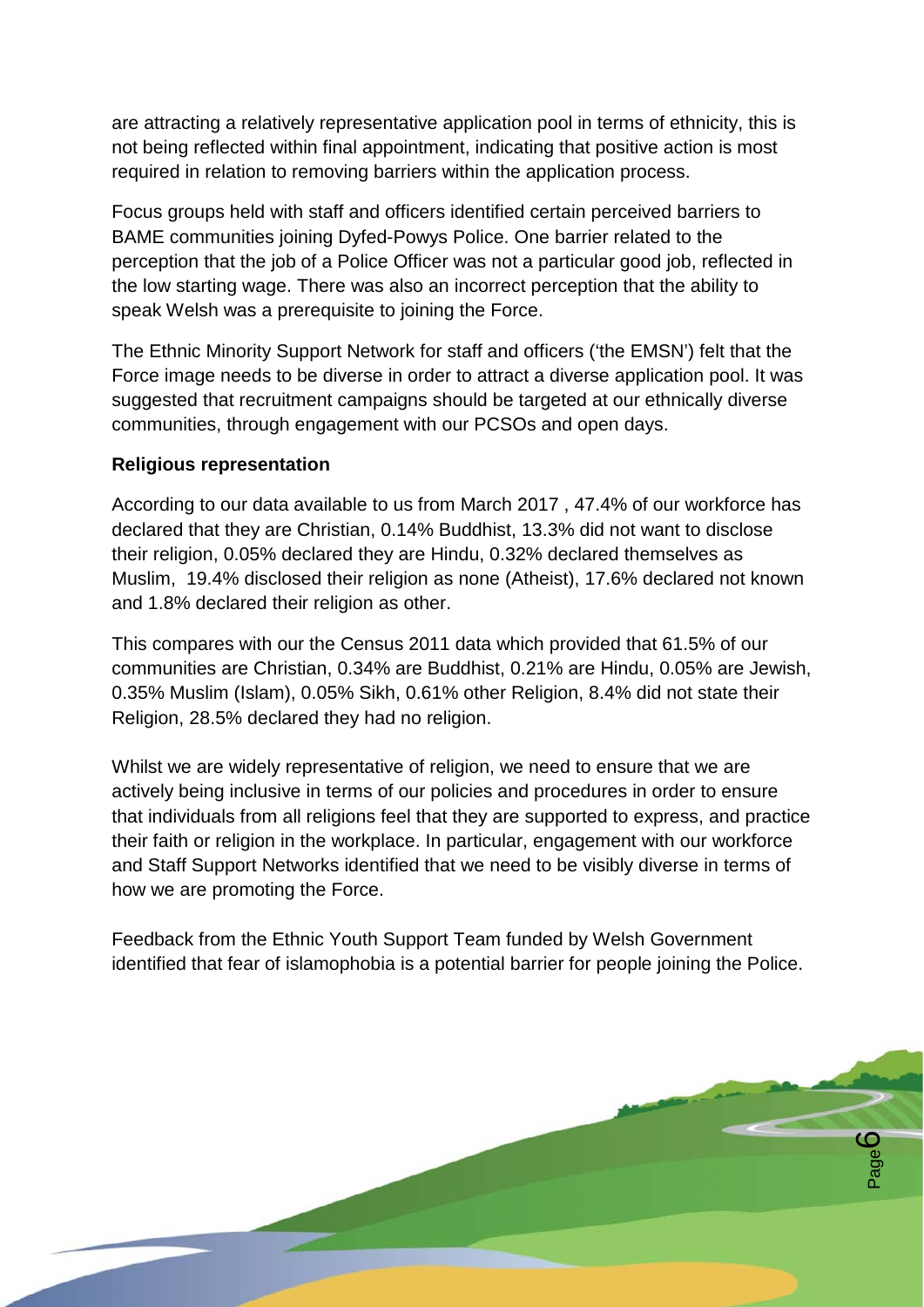## **Disability representation**

At present, disabled employees make up only 3.61% of our workforce compared to 10.8% of people living in Wales who are limited in terms of disability. The review of the most recent Police Officer recruitment drive identified that only 1.6% of applicants declared themselves as having a disability, with none of those applicants then being appointed.

Consultation with our Independent Advisory Group identified barriers for the Deaf community in accessing roles within Dyfed-Powys Police – predominantly the complexity of the job profiles.

Our own Ability Staff Support Network also felt that there was a perception amongst disabled people that they will be turned down for roles either at application or interview stage because of their disability. It was suggested that we need to be highlighting the roles available for people with a disability, working with support organisations within our communities to highlight the positives of working for Dyfed-Powys Police, and the support which we can officer.

#### **Sexual Orientation representation**

The data currently available to us suggests that only 1.14% of our workforce identify as gay, lesbian or bisexual. Whilst it is difficult to ascertain accurate data relating to our communities, based on Stonewall's estimation of 5-7%, it can be suggested that we are either under-representative, or that our workforce is not confident in sharing this information with us.

Analysis of the most recent Police Officer recruitment drive suggests that the number of lesbian, gay or bisexual people applying for the role, and later being appointed, is widely representative of our communities.

#### **Gender Identity representation**

At present, this data is not collated by the Force and therefore it is impossible for us to ascertain whether or not we are representative of our communities. The Gender Identity Research & Education Society (GIRES) estimates that about 1% of the

> Page  $\blacktriangleright$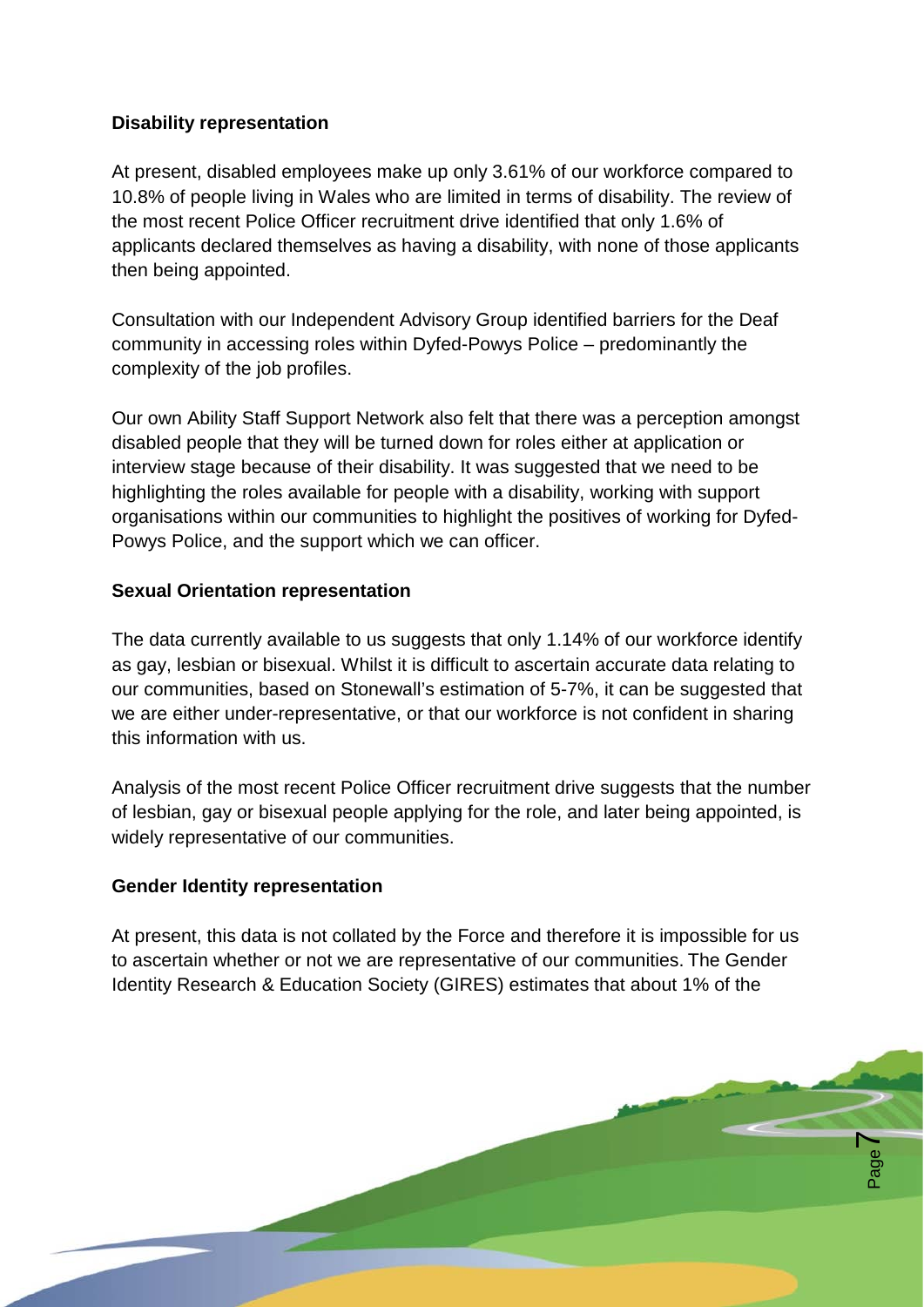British population are gender nonconforming to some degree.

Following the work undertaken in early 2017 with regards to Trans Inclusion, work is underway to allow for staff and officers to self-define their gender identity.

Engagement undertaken with the Trans community identified a number of barriers to joining Dyfed-Powys Police, including barriers around facilities and uniform, as well as the recruitment forms and processes.

#### **Welsh Language representation**

According to the most recent Census published in 2011, approximately 35% of our communities are Welsh speakers.

Whilst the number of Welsh speaking staff and officers within Dyfed-Powys Police is widely representative of our Welsh speaking communities, the recent introduction of the Welsh Language Standards means that it is vital that we are able to attract Welsh speaking applicants to the Force, and that those applicants are treated equally. This will be achieved through ensuring all recruitment materials are created bilingually, and that Welsh speaking applicants are not treated less favourably.

#### **Female representation**

Whilst historically the Police service has experienced difficulties in attracting women to join the Police, it is pleasing to note that female representation within recruitment drives is now on a par with male representation. As such, Dyfed-Powys Police have seen a rise in the number of females being recruited as Police Officers and PCSOs within the Force, and females are well represented in terms of staff roles within the organisation.

Whilst positive action may not be necessary in terms of attracting females to the organisation, there is a clear need for it in terms of progression within the organisation – where there continues to be disparity in representation through the Police Officer and staff ranks. This work will be covered in the Force's Progression and Retention Positive Action Strategy.

> Page  $\infty$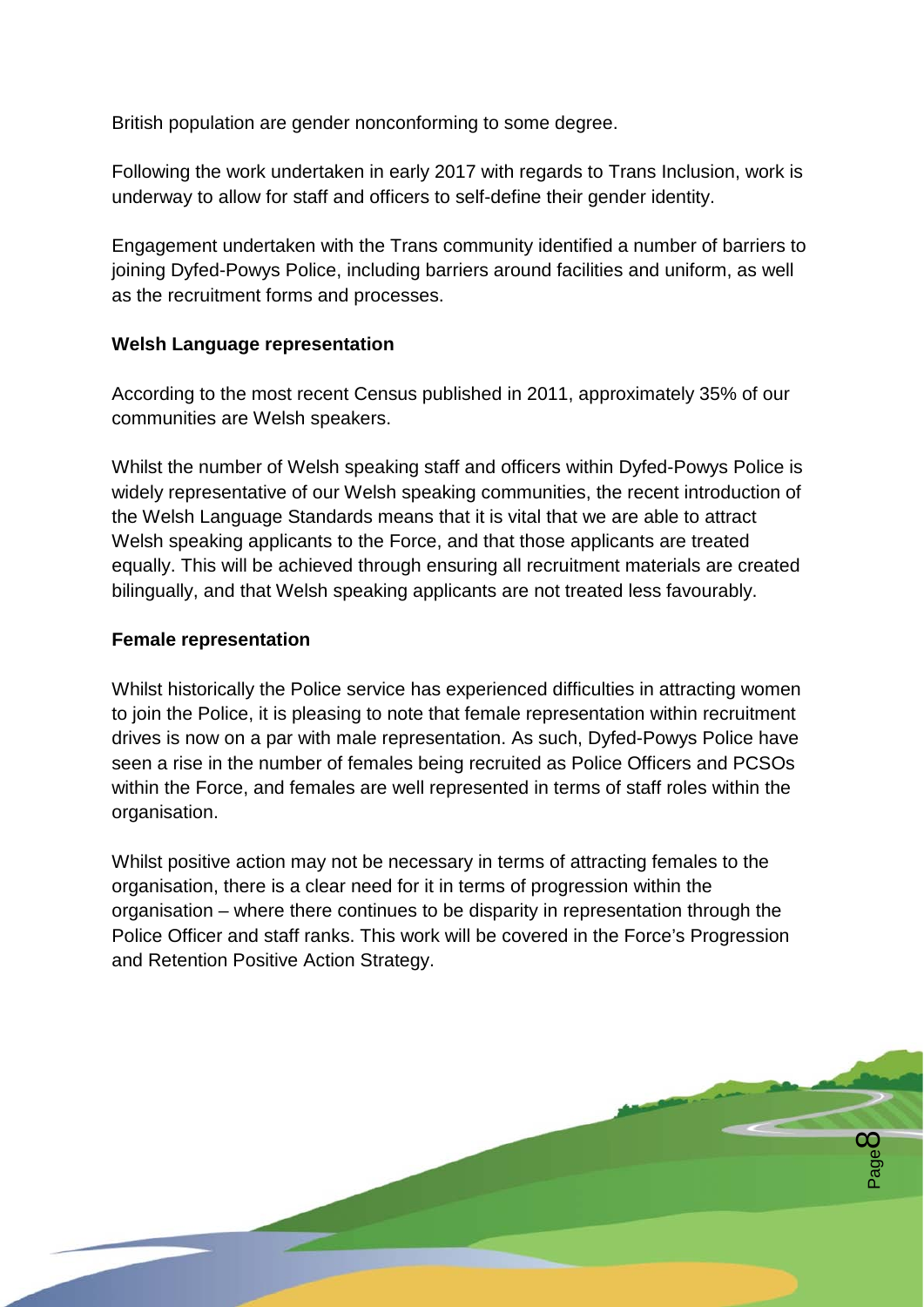## **3. What does research tell us?**

In addition to the data considered as part of the thematic review, a literature review was undertaken in order to identify what actions Dyfed-Powys Police should be undertaking when implementing positive action in recruitment.

The College of Policing in particular had undertaken various research of interest, a summary of key findings are provided below:

- **College of Policing evidence briefing:** Perceptions of policing as an *attractive career amongst black and minority ethnic communities.* This paper draws on the findings from three key pieces of research on attitudes of people from Black and Minority Ethnic (BME) communities to a career in the police service.
	- o A Home Office report of BME attitudes towards a career in the police service, based on findings from focus groups with 290 adults from different minority communities  $(2000)^1$  $(2000)^1$ ;
	- o Unpublished National Policing Improvement Agency analysis of an online survey of 1,500 final year students, actively seeking jobs, on attitudes to the police service as a potential employer ([2](#page-8-1)009)<sup>2</sup>;
	- o Research conducted for the Metropolitan Police Service (MPS) involving face-to-face surveys with participants considering a constable role and with 200 Black and Asian people aged 16-44 living in London; an online questionnaire with 1,000 16-44 year olds living in London and a telephone survey with 200 people who had registered interest in the PC role but had not applied  $(2014)^3$  $(2014)^3$ .

The key findings are as follows.

- BME participants perceived the advantages to joining the police to be an exciting career, long term financial and job security, and the opportunity to contribute to the local community and wider society;
	- o The same research identified specific concerns BME participants had around joining the Police which included; Facing potential racism, both from colleagues and members of the public; A belief forces would not accommodate cultural or religious needs, such as the need to pray or wear religious clothing; The possibility of negative reactions from their friends and family;
	- o One research study suggested improvements to recruitment processes

Page  $\mathbf{\Omega}$ 

Stone & Tuffin, 2000

<span id="page-8-2"></span> $3$  Mediacom, 2014

<span id="page-8-1"></span><span id="page-8-0"></span><sup>2</sup> High Fliers Limited, 2009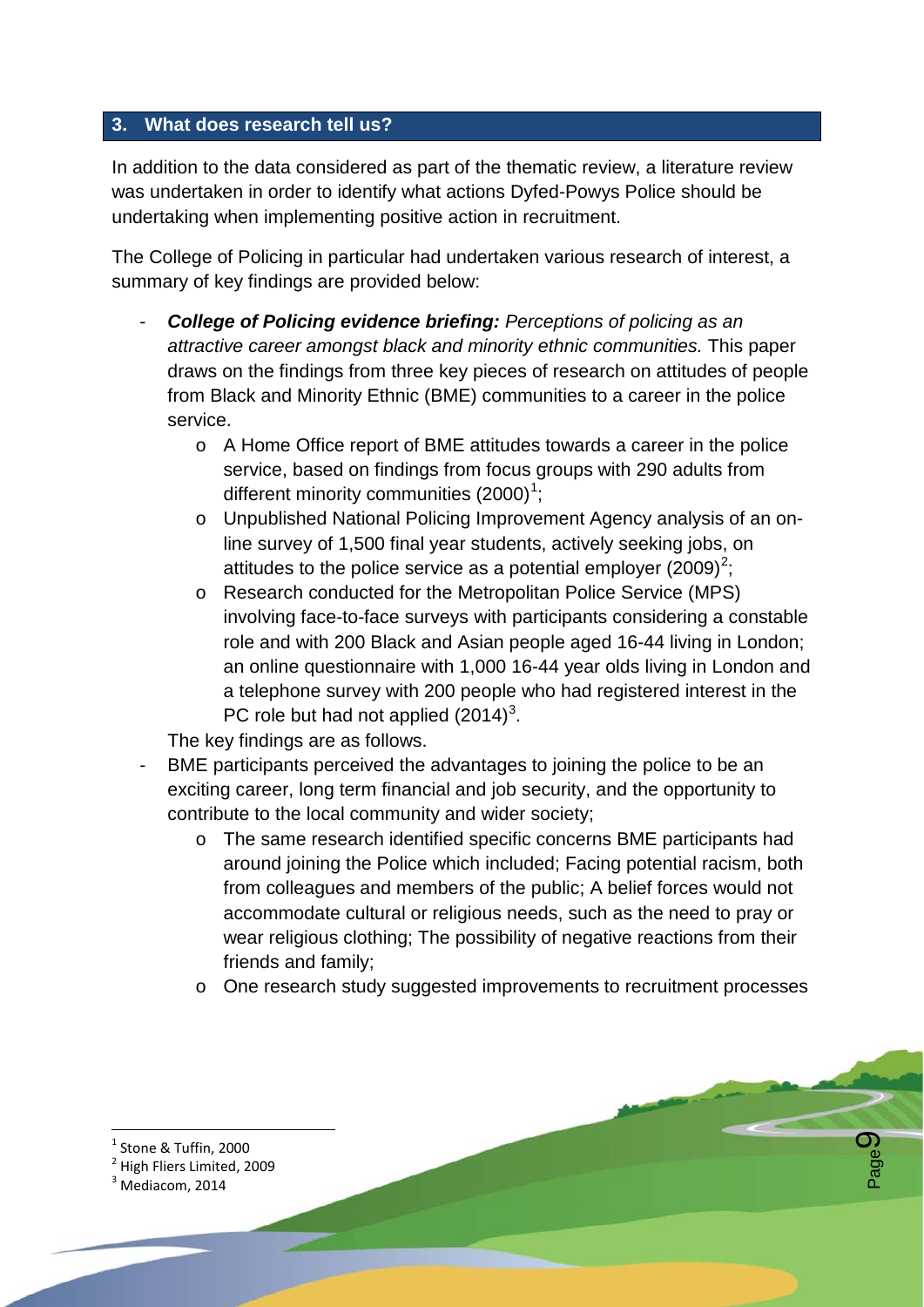to attract more BME candidates included, providing more accessible information and more proactive engagement with communities to increase interest in policing as a career, and provision of more support to applicants. Participants also emphasised the need for the service to be visibly addressing racism;

- o A career in the Police service is mostly associated with front line policing, with little knowledge of the other roles available;
- o The findings from one of the studies also suggests that in order to improve the attractiveness of policing as a career, recruitment strategies could be amended to be more accessible, pro-active and widespread, with more support, follow-up and feedback for candidates during and after the selection process. For example, getting into schools to raise awareness from an early age, holding awareness events which are face to face, using media to promote jobs, and giving more information about the roles which are available and what they encompass.
- *A review of Police Initial Recruitment by College of Policing[4](#page-9-0)* highlighted activity which was considered successful in attracting a more diverse applicant pool to try for roles. Activities include:
	- o Placing recruitment ads in targeted media;
	- o Portraying highly diverse ads;
	- o Presenting inclusiveness policy statements (e.g., reference to diversity management programmes or equal employment opportunity policy) in ads;
	- o Employing a female or minority recruiter;
	- o Participation in diversity fairs;
	- o Presenting evidence of successful diversity management (eg, awards that have been received, access to mentoring) through ads and representatives;
	- o Publicised sponsorship of minority and women's causes;
	- o Use defensive organisational impression management tactics during recruitment to convey the impression to women and minorities that the organisation seeks diversity; and
	- o Using video media employee testimonials has been shown to increase the attractiveness of an organisation among applicants, especially

Page  $10$ 

<span id="page-9-0"></span> 4 [http://www.college.police.uk/What-we](http://www.college.police.uk/What-we-do/Development/Documents/Review_of_police_initial_recruitment_final_report.pdf)[do/Development/Documents/Review\\_of\\_police\\_initial\\_recruitment\\_final\\_report.pdf](http://www.college.police.uk/What-we-do/Development/Documents/Review_of_police_initial_recruitment_final_report.pdf)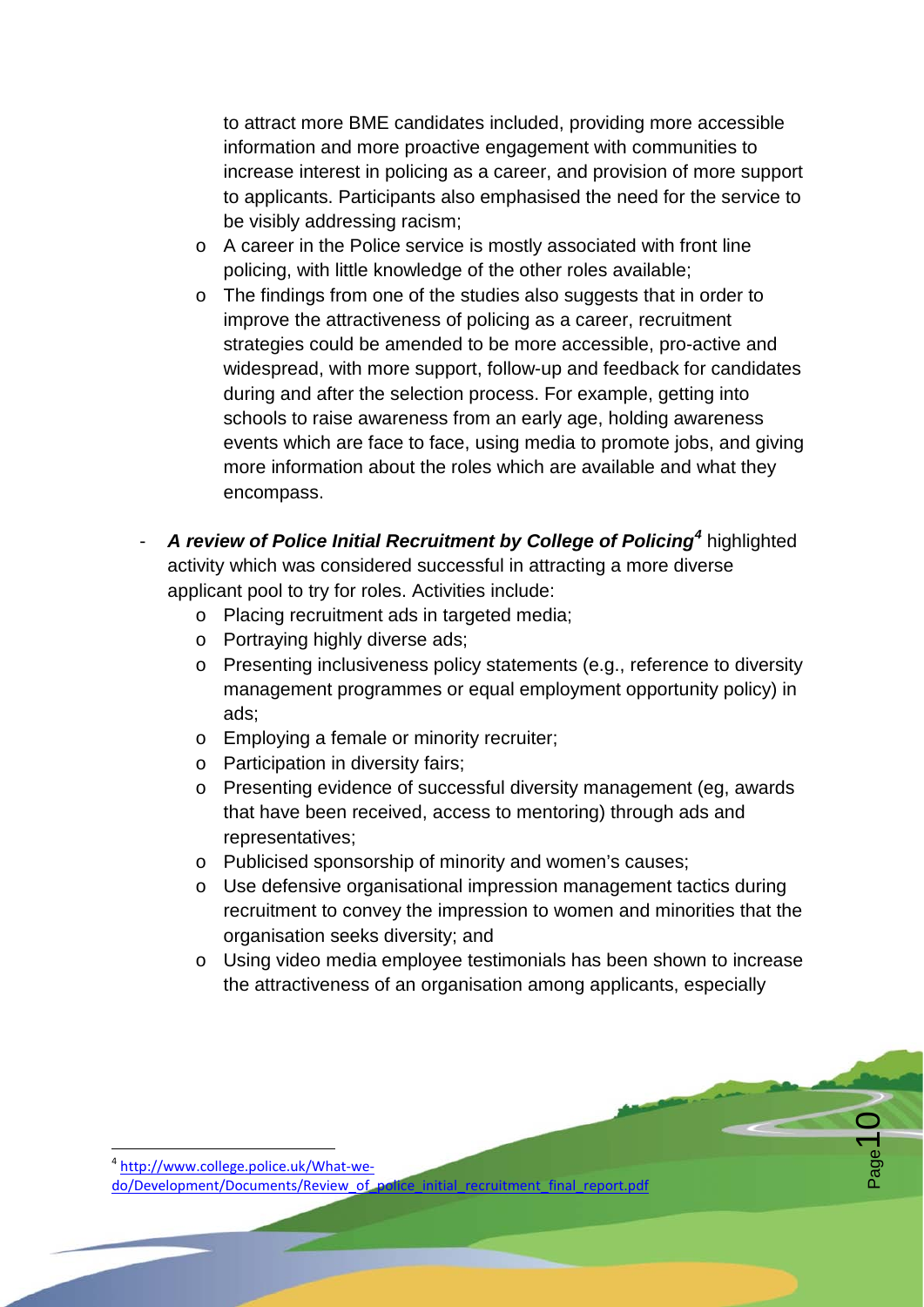among ethnic minority candidates.

- *Positive Action Practical Advice - by College of Policing***[5](#page-10-0)** *Considerations for the Police Service and Stakeholders on the use of positive action initiatives to promote Equality in the Police Service Workplace.* The College of Policing developed practical advice for Forces in 2014, to help the Police Forces attract potential candidate to join the service. The below recommendations were made at that time:
	- o Police Service needs to identify more innovative and creative ways of attracting potential candidates to join the police service
	- o A qualitative approach needs to be adopted to target the right people in the right areas.
	- o Methods of recruitment need to be reviewed and assessed to ascertain if they are still fit for purpose. Those such as canvasing places of worship, community halls, leafleting or conducting short-term recruitment drives are more often than not ineffective.

Page11

o Encourage members of the public to join the service when the application process is 'live'.

<span id="page-10-0"></span>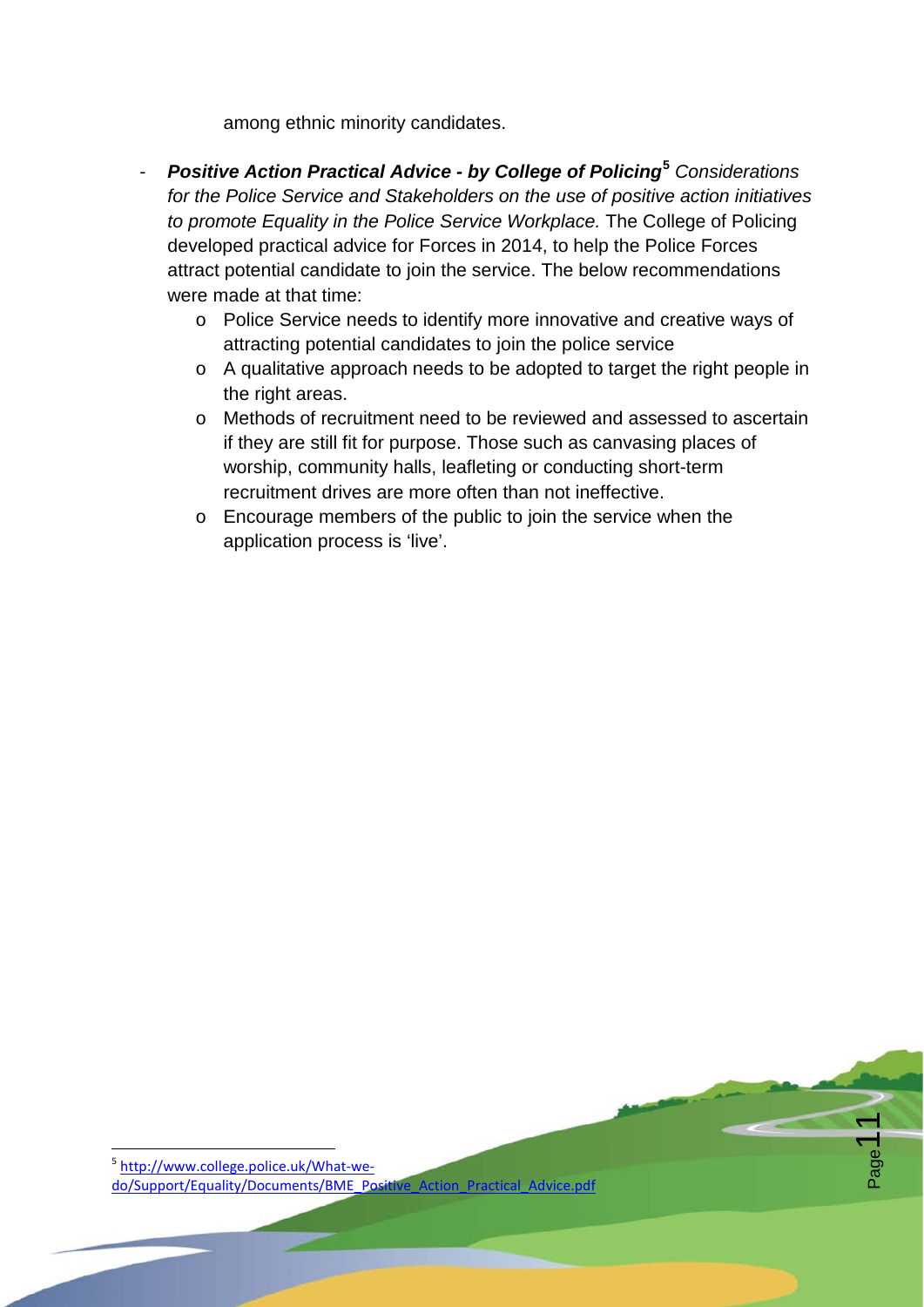#### **4. Action plan**

The aim of this strategy is to develop a workforce which is representative of our communities by:

- Attracting individuals from our diverse communities to apply for staff and officer roles within Dyfed-Powys Police, and supporting them in doing so;
- Continually reviewing and monitoring our application processes in order to identify any barriers to recruitment; and
- $\triangle$  Removing barriers in our recruitment process to ensure that there is fairness throughout the same.

In order to meet the aims of this strategy, Short term, Medium term and Long term actions have been identified as follows.

#### **Short Term Actions (3 months)**

- $\triangleright$  Communications plan to be developed in order to promote the Force positively as an inclusive employer. Video testimonials and diverse advertisement to be utilised as a means of attracting diverse applicants to apply for Dyfed-Powys Police;
- $\triangleright$  Develop literature to promote positive action, including a website page detailing what positive action entails and the support available within the Force e.g. Staff Support Networks;
- $\triangleright$  Raise awareness of positive action within the Force identifying champions to assist with the work in attracting applicants to the Force e.g. through the Staff Support Networks, Diversity Champions and Neighbourhood Policing Teams;
- $\triangleright$  Start making connections with our diverse communities in order to raise awareness of future employment opportunities at Dyfed-Powys Police, as well as any recruitment or awareness events. Attend diversity fairs within the communities in order to build relationships;
- $\triangleright$  Develop a database of individuals who have been identified through engagement as being interested in joining the Force as an employee or volunteer, and ensure that they are kept up to date with employment opportunities in the Force;

 $\overline{\mathsf{N}}$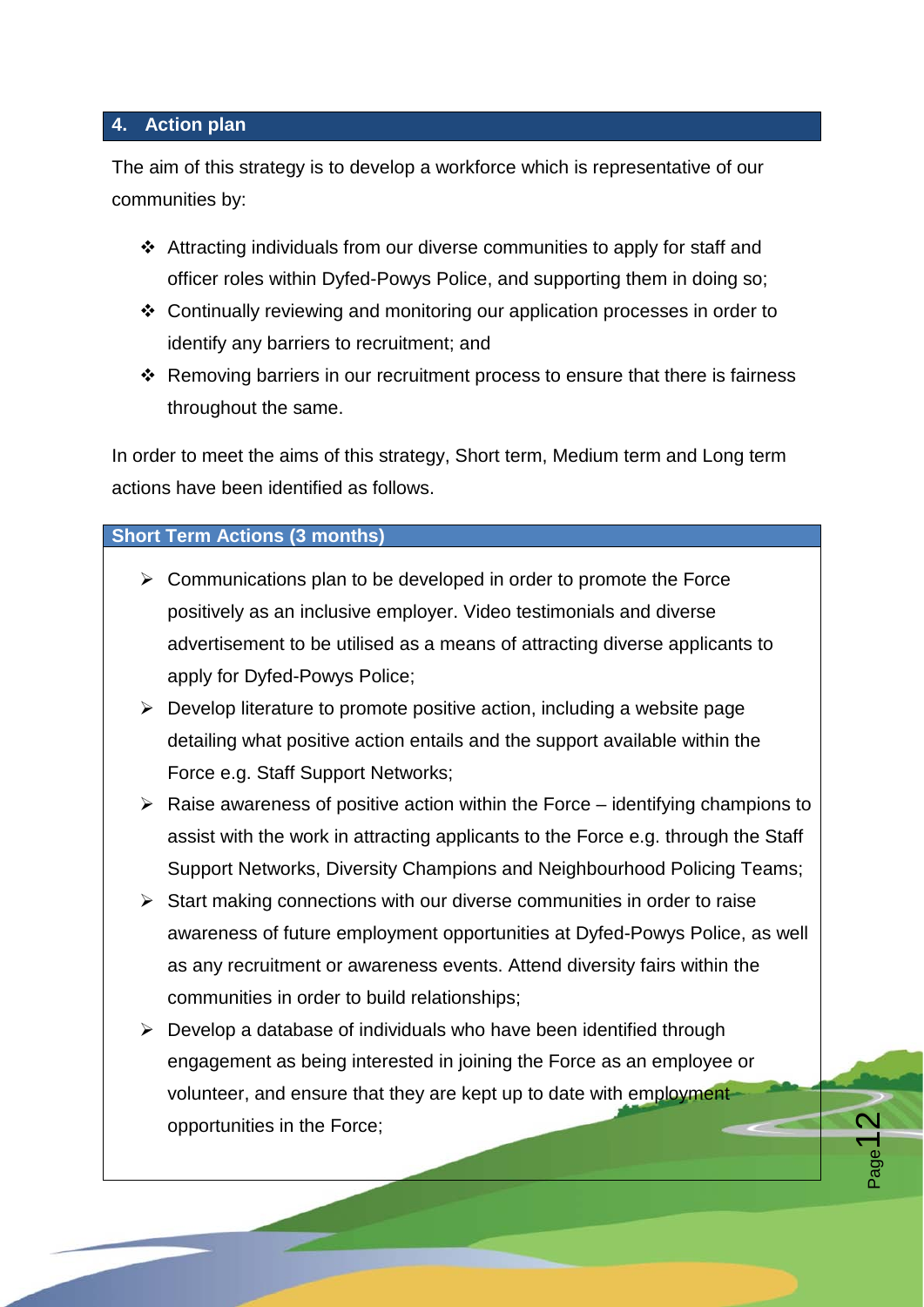- $\triangleright$  Hold recruitment events targeted at our diverse communities in order to highlight employment opportunities within the Police, and the support available through positive action; and
- $\triangleright$  Identify possible collaboration opportunities for positive action within recruitment across all Welsh Forces.

#### **Medium Term Actions (6-12 months)**

- $\triangleright$  Review all recruitment intakes in order to systematically identify any barriers within the recruitment process with a view to addressing the same through positive action;
- $\triangleright$  Continue to work with our communities in order to identify any barriers to recruitment which we may not have identified already;
- $\triangleright$  Develop a mentoring scheme within the Force, utilising our own staff and officers to provide support and advice to those who are interested in applying for vacancies within Dyfed-Powys Police, or are already within the recruitment process. Ensure that the scheme is widely advertised;
- $\triangleright$  Introduce multi-purpose Reflection Rooms across the Force in order to provide a space for prayer for members of staff and officers;
- $\triangleright$  Actively promote the various roles available within policing aside from front line policing in order to look at increasing diversity within the non-operational aspect of policing. Specific focus on the long term career opportunities available;
- $\triangleright$  Develop guidance for managers in relation to the accommodation of cultural and religious needs such as prayer times, religious holidays, uniform requirements etc. and ensure that prospective applicants are aware of the support available to them; and
- $\triangleright$  Work with our staff and officers to raise trust and confidence in the Force in order to ensure that they feel comfortable in being themselves at work. Ensure that the processes and policies in place for tackling discrimination against our staff and officers are fit for purpose.

က္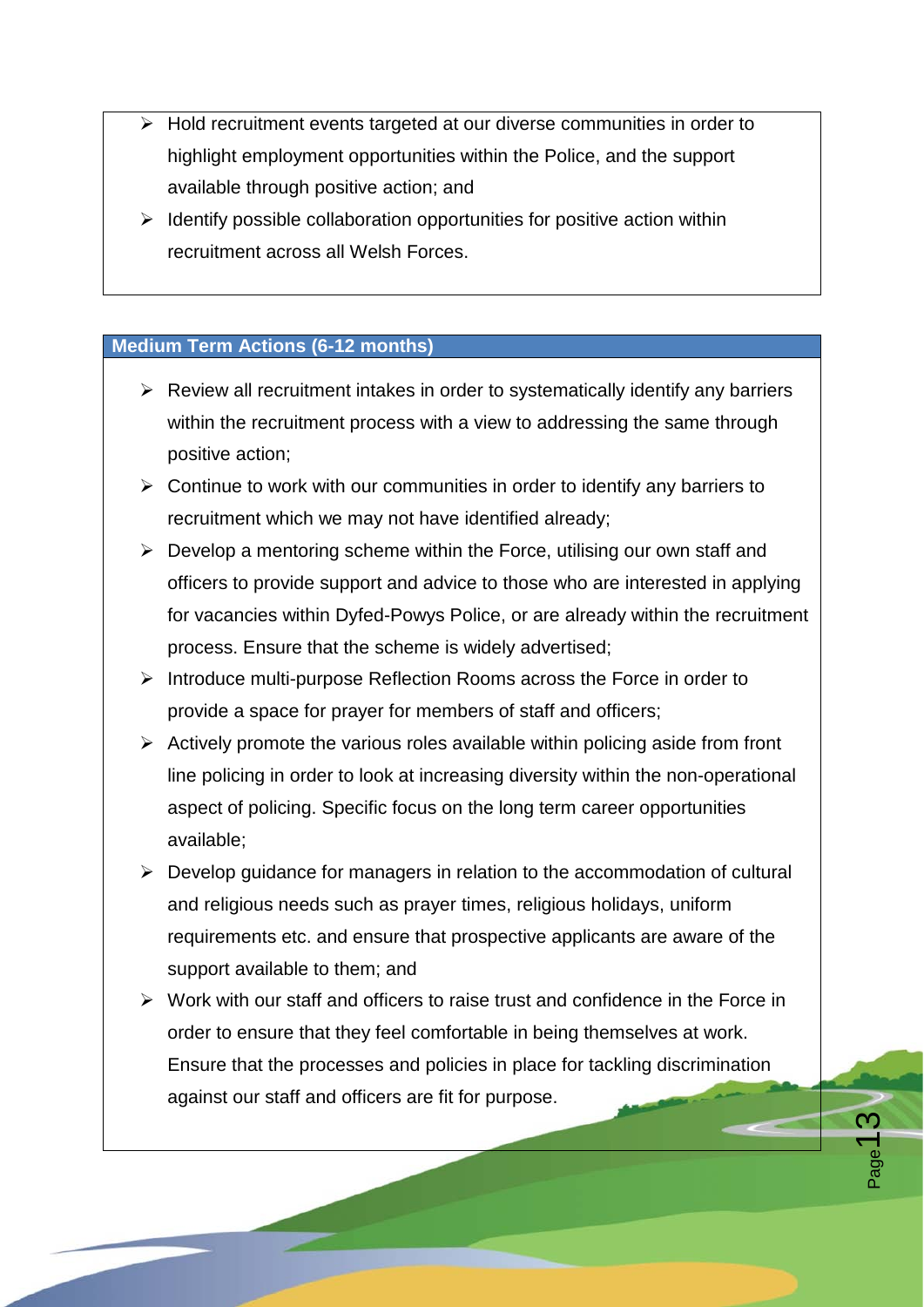#### **Long Term Actions (up to 3 years)**

- $\triangleright$  Consider accreditation schemes such as the Job Centre's 'two ticks' scheme in order to develop and promote the Force as an inclusive employer;
- $\triangleright$  Interviewer training delivered to staff and officers to be developed to include unconscious bias training;
- $\triangleright$  Review our application forms with a view to simplifying the same; removing any adverse impact which we have identified against certain groups within our communities;
- $\triangleright$  Review our entire recruitment process with a view to identifying and addressing any adverse impacts within the same, and ensuring that applicant experience is positive across all strands of diversity;
- $\triangleright$  Engage with Universities, Schools and Colleges to promote the Police as a possible career for students, highlighting the developments which have been made, and the support available for students;
- $\triangleright$  Continue to engage with our diverse communities with a view to promoting the Force as an employer of choice; and
- $\triangleright$  Once the Force has launched its Progression Positive Action Strategy, ensure that the same is publicised as part of the attraction work in order to ensure that diverse applicants are fully aware of the opportunities available to them once within the Force.

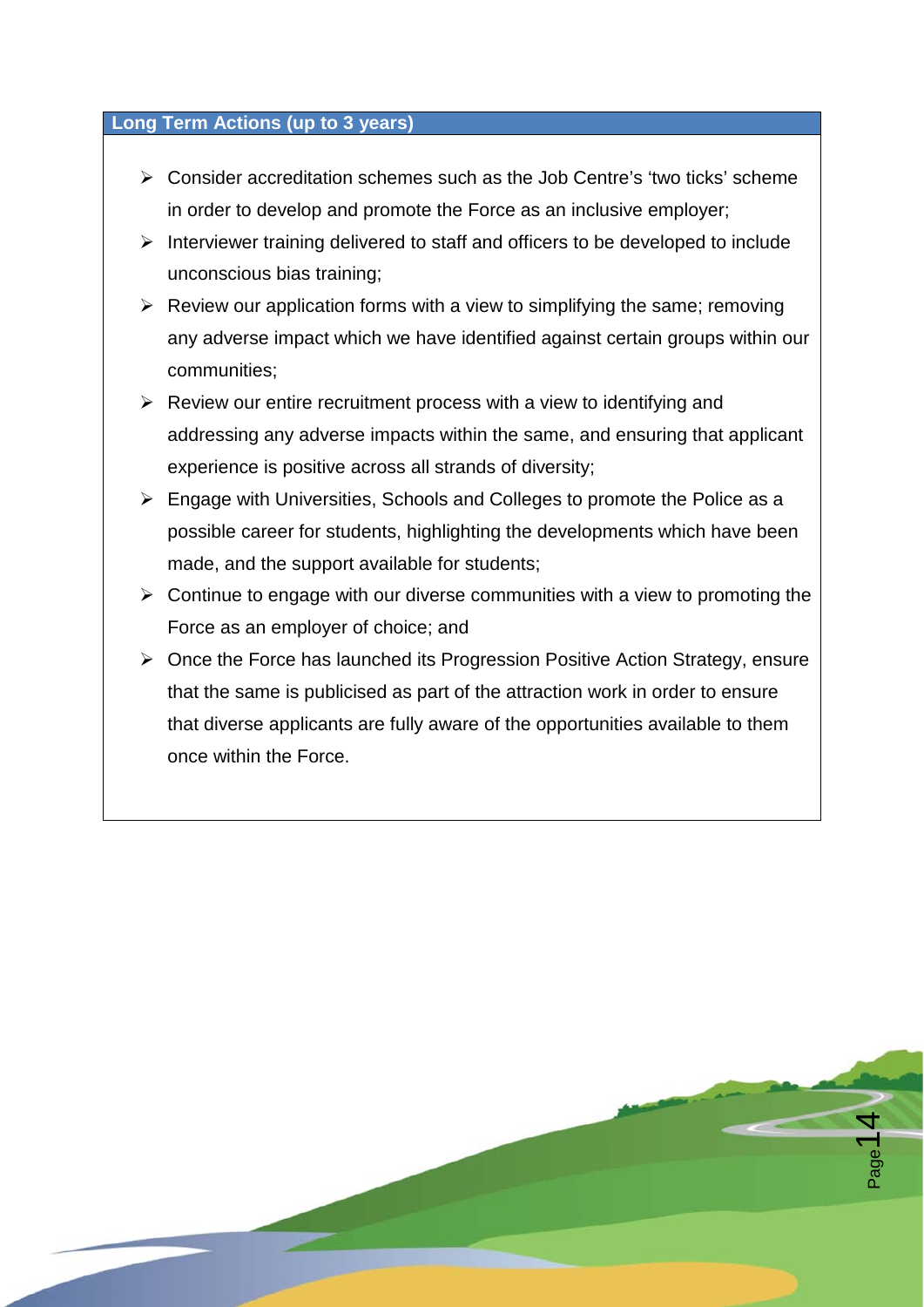### **5. Monitoring Progress**

This Strategy shall be managed by the Equality, Diversity and Welsh Language Manager with the support of the Positive Action officer.

Progress against actions will be monitored at the Embracing Diversity Board meetings held quarterly. Reports will be presented to the group detailing progress already made, and where efforts need to be focused over the next 3 month period.

#### **6. Who do I contact if I need any further information**

If you have any comments in relation to this strategy and how we can develop our work in this area, then please feel free to contact our Equality & Diversity team on the below contact details.

#### **Telephone:**

101

# **Non-emergency text service for people who are Deaf, hard of hearing or speech-impaired:**

Dyfed-Powys Police has a **non-emergency** text service for people who are Deaf, hard of hearing or speech impaired. You do not have to register to use this service but it would assist Dyfed-Powys police if you did provide us with your contact details.

 $\overline{5}$ 

The mobile number is: 07811 311 908

#### **Email:**

[equalityanddiversity@dyfed-powys.pnn.police.uk](mailto:equalityanddiversity@dyfed-powys.pnn.police.uk)